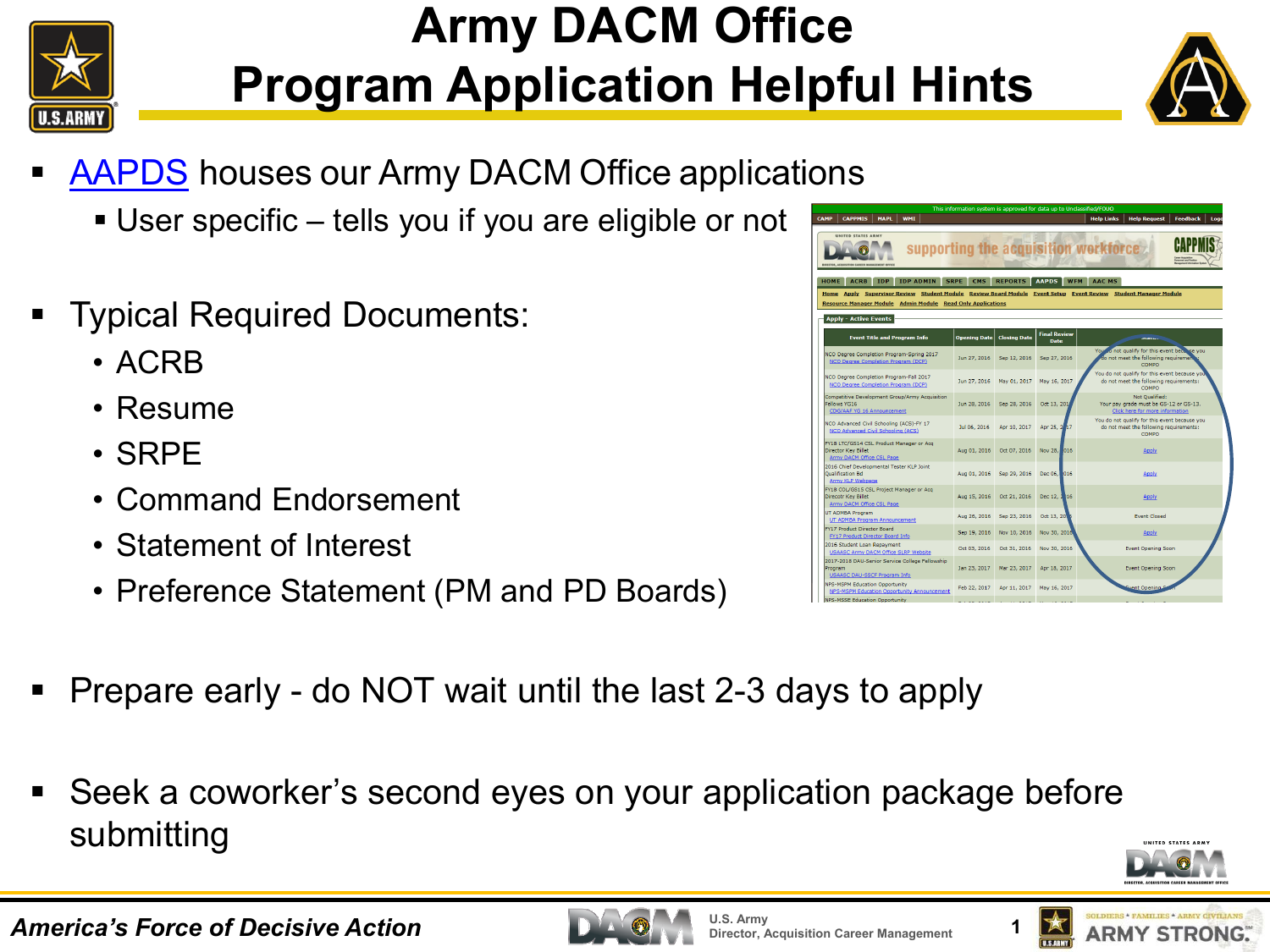

# **ACRB Highlights**



- Focus on the following sections:
	- $\checkmark$  Training (VI) Uncheck "display on ACRB" any mandatory Army training and any continuous learning modules from DAU. Make this section stand out with your most relevant and important DAU and leadership training
	- $\checkmark$  Education (VII) Ensure that any undergraduate or graduate degree is listed
	- $\checkmark$  Awards (VIII) if you have this list fully populated, ensure your most important awards (Civilian Service, Meritorious Service, etc.) are displayed
- $\checkmark$  Assignment History (IX) Duty titles should be clear and accurate. Ensure duty titles match your resume and any evaluations
- Certifications  $(X)$  When able and applicable, multiple certifications is stronger than those who have a single career field. Shows broadening

| Do not print this screen for an ACRB copy                    |                          | <b>BRIEF</b>           |                                    |                                            |               | <b>PAY-PLAN/GRADESERIES/AOO</b>    |         |                                     | <b>SSN</b>                                 |                                                  | <b>NAME</b>                                                           |                              |                    |         |                           |
|--------------------------------------------------------------|--------------------------|------------------------|------------------------------------|--------------------------------------------|---------------|------------------------------------|---------|-------------------------------------|--------------------------------------------|--------------------------------------------------|-----------------------------------------------------------------------|------------------------------|--------------------|---------|---------------------------|
| Use the "Print Official ACRB" button for printing.           |                          | 09/27/2016 01:46:13 PM |                                    |                                            | <b>WebWFM</b> |                                    |         |                                     |                                            |                                                  | AA BLANK 7                                                            |                              |                    |         |                           |
| <b>SECTION I - CURRENT POSITION DATA</b>                     |                          |                        |                                    | <b>SECTION II SECURITY</b>                 |               |                                    |         | <b>SECTION III - ACQ CORPS DATA</b> |                                            |                                                  |                                                                       | <b>SECTION IV - PERSONAL</b> |                    |         |                           |
| <b>TITLE</b>                                                 |                          |                        |                                    |                                            |               | <b>SVC COMP D</b>                  |         | <b>WE STATUS</b>                    | <b>AAC ACCESSION DATE</b>                  |                                                  |                                                                       | <b>ARMY CIVILIAN</b>         |                    |         |                           |
|                                                              |                          |                        |                                    | <b>CLEARANCE TYPE SCI DENIED</b>           |               | <b>CDG</b><br><b>YEAR</b>          | NON ACQ |                                     | <b>AACCARPERTIELD MONTHS OF ACCEXP</b>     |                                                  |                                                                       | <b>MAILING ADDRESS</b>       |                    |         |                           |
| CATEGORY<br>PROGRAM MANAGEMENT                               |                          |                        |                                    | <b>INVESTIGATION TYPE ackground Invest</b> |               | No                                 |         | <b>ENGINEERING</b>                  | 150                                        |                                                  | <b>STREET</b>                                                         | <b>123 TREE ROCK STREET</b>  |                    |         |                           |
| AAC CERT LEVEL REO                                           |                          |                        |                                    | DATE INVESTIGATED 01/15/2005               |               | CAP                                |         |                                     | <b>AAC CERT LEV REQ AAC RESERVE STATUS</b> |                                                  | <b>CITY EATONTOWN</b>                                                 |                              | STATE NE ZIP 07645 |         |                           |
| LEVEL III (SENIOR) CERTIFICATION                             |                          |                        |                                    | <b>SECTION V - WAIVERS</b>                 |               | Yes                                |         | Level III (Senior)                  |                                            |                                                  | <b>WORK PH#</b><br>(222) 222-2221                                     |                              | <b>DSN</b> 2222222 |         |                           |
| <b>COMMAND</b>                                               |                          | <b>TYPE</b>            |                                    |                                            |               | $\overline{\text{cst}}$            | KLP     |                                     | <b>ACMA/OAP</b>                            |                                                  | FAX#                                                                  | (333) 333-3333               |                    |         |                           |
| US ARMY TEST & EVALUATION CMD.                               |                          | <b>DATE GRANTED</b>    |                                    |                                            |               | DATE ENTERED PRESENT POSITION      |         |                                     | <b>5.YR REVIEW DATE</b>                    |                                                  | <b>HOME PH#</b>                                                       |                              |                    |         |                           |
| <b>PERSONNEL OFFICE</b>                                      |                          |                        |                                    |                                            |               | 09/19/2010                         |         |                                     | 09/19/2015                                 |                                                  |                                                                       | (333) 222-3333               |                    |         |                           |
| <b>ACO POSITION TYPE</b>                                     |                          | <b>DATE EXPIRED</b>    |                                    |                                            |               |                                    |         |                                     |                                            |                                                  | F.Mail<br>david a kinder20 ctr@mail.mit                               |                              |                    |         |                           |
| CAP, NOT A DIVISION HEAD, NON-DEVEL.                         |                          |                        |                                    | <b>SECTION VIII - AWARDS</b>               |               | <b>INSTITUTION</b>                 |         | <b>SECTION VII - EDUCATION</b>      | DEGREE                                     |                                                  | <b>SECTION X - CERTIFICATIONS/LICENSES</b>                            |                              |                    |         |                           |
|                                                              |                          |                        |                                    |                                            |               |                                    |         |                                     |                                            |                                                  |                                                                       |                              |                    |         |                           |
|                                                              |                          | <b>PACE AWARD</b>      |                                    |                                            | 03/15/2005    | <b>DISCIPLINE</b>                  |         |                                     | <b>YEAR</b>                                |                                                  | <b>CAREER FIELD</b>                                                   |                              |                    | LEVEL   | <b>DATE</b>               |
| <b>SECTION VI - ACO/LEADER TRAINING</b>                      |                          | PERFORMANCE AWD        |                                    |                                            | 02/15/2005    |                                    |         |                                     |                                            |                                                  | PROGRAM MANAGEMENT                                                    |                              |                    |         | 05/15/2005                |
| <b>COURSE</b>                                                | DATE                     |                        |                                    | DMA SPEC ACCOMPLISH AWD                    | 01/15/2005    | <b>NSTITUTION</b>                  |         |                                     | <b>DEGREE</b>                              |                                                  |                                                                       |                              |                    |         |                           |
|                                                              |                          |                        |                                    |                                            |               | <b>DISCIPLINE</b>                  |         |                                     | <b>YEAR</b>                                |                                                  |                                                                       |                              |                    |         |                           |
| CON 115 - CONTRACTING FUNDAM<br>PMT 255-PROGRAM MANAGEMENT   | 03/10/2012               |                        |                                    |                                            |               |                                    |         |                                     |                                            |                                                  |                                                                       |                              |                    |         |                           |
| CON 237 - SIMPLIFIED ACQUISI                                 | 11/22/2011<br>09/29/2011 |                        |                                    |                                            |               | <b>NSTITUTION</b>                  |         |                                     | <b>DEGREE</b>                              |                                                  |                                                                       |                              |                    |         |                           |
| FE 301-ADVANCED FACILITIES E                                 | 09/11/2011               |                        |                                    |                                            |               |                                    |         |                                     | <b>YFAR</b>                                |                                                  |                                                                       |                              |                    |         |                           |
| CLG 001 - DOD GOVERNMENTWIDE                                 | 09/08/2011               |                        |                                    |                                            |               | <b>DISCIPI INF</b>                 |         |                                     |                                            |                                                  | <b>PROFESSIONAL LICENSE</b><br>CERT IN MANAGEMENT SCIENCE (SOLE/ALMC) |                              |                    |         | <b>DATE</b><br>10/20/2008 |
| BCF 301-BUSN COST EST FIN MG                                 | 08/15/2011               |                        |                                    |                                            |               |                                    |         |                                     |                                            |                                                  |                                                                       |                              |                    |         |                           |
| PMT 257 - PROGRAM MANAGEMEN                                  | 07/14/2011               |                        |                                    |                                            |               | <b>HIGHEST DEGREE</b>              |         |                                     | <b>ACO, CORPS QUAL - CREDIT HOURS</b>      |                                                  | CERT IN DISPOSAL OPERATIONS (ALA/ALMC)                                |                              |                    |         | 06/18/2008                |
| ACQ 201A-INTERMEDIATE SYSTEM                                 | 07/05/2011               |                        |                                    |                                            |               | <b>N/A</b>                         |         |                                     |                                            |                                                  |                                                                       | <b>CONTINUOUS LEARNING</b>   |                    |         |                           |
| CLC 007-CONTRACT SOURCE SELE                                 | 05/17/2011               |                        |                                    |                                            |               |                                    |         |                                     |                                            |                                                  | 09/30/2016<br><b>FND DATE:</b>                                        |                              | <b>POINTS:</b>     | n       |                           |
| ACO 101-FUND SYS ACO MGT                                     | 03/31/2011               |                        |                                    |                                            |               |                                    |         |                                     | <b>SECTION IX - ASSIGNMENT HISTORY</b>     |                                                  |                                                                       |                              |                    |         |                           |
| CON 110-MISSION SUPPORT PLAN                                 | 03/31/2011               | <b>FROM</b>            | <b>MO</b>                          | <b>ORGANIZATION</b>                        |               | <b>LOCATION</b>                    |         |                                     | <b>COMMAND</b>                             |                                                  | <b>DUTY TITLE</b>                                                     | <b>SFRIFS</b>                | <b>GRADE</b>       | APC     | <b>SUPVR</b>              |
| SPS 101 - SPS & FEDERAL PROC                                 | 03/07/2011               |                        |                                    |                                            |               |                                    |         |                                     |                                            |                                                  |                                                                       |                              |                    |         |                           |
| CON 090 - FEDERAL ACQUISITIO                                 | 02/26/2011               | 09/19/201              | 72                                 | US ARMY & EVALUATION CEN.                  |               | ALEXANDRIA VA                      |         | <b>ATEC</b>                         |                                            | CH CSS DIV                                       |                                                                       | 544                          |                    | ٨       | v                         |
| CON 120-MISSION FOCUSED CONT<br>CON 111-MISSION STRATEGY EXE | 02/11/2011<br>02/11/2011 | 04/11/20               | 27                                 | IS ARMY AVIATION MISSILE.                  |               | REDSTONE ARSENAL AL                |         |                                     | AMC - ROECOM                               | TESTER                                           |                                                                       |                              | 40.08              | ×.      | N                         |
| CLC 105-CONTRACTING OFFICER                                  | 01/04/2011               | 03/01/200<br>02/01/200 | 12 <sup>°</sup><br>12 <sup>°</sup> | ASC FORT BELVOIR<br>ASC                    |               | FORT BELVOIR VA<br>FORT BELVOIR VA |         | <b>JSAASC</b><br><b>JSAASC</b>      |                                            | <b>PROGRAM ANALYST</b><br><b>PROGRAM ANALYST</b> |                                                                       | 0301<br>0301                 | GS-13<br>GS-14     | c.<br>c | N<br>N                    |
| PMT 251 - PROGRAM MANAGEMEN                                  | 12/23/2010               | 01/01/20               | 12 <sup>°</sup>                    | USAE USS AIR CMD POS                       |               | RADFORD                            |         | <b>IT ACTVTY</b>                    |                                            | <b>PROGRAM ANALYST</b>                           |                                                                       |                              | GS-08              | ×       | v                         |
| LOG 200 - PRODUCT SUPPORT ST                                 | 12/22/2010               | 01/05/199              | 47                                 |                                            |               |                                    |         |                                     |                                            | TEST                                             |                                                                       |                              |                    |         | $\mathbf{N}$              |
| TST 102-THE FUNDAMENTALS OF                                  | 11/15/2010               | 01/01/199              | 12 <sup>°</sup>                    | NH BH                                      |               | FT LEWIS                           |         | AMC - TECOM                         |                                            | <b>TEST</b>                                      |                                                                       |                              |                    | A       | N                         |
| IRM 101- BASIC INFO SYS ACO                                  | 11/02/2010               |                        |                                    |                                            |               |                                    |         |                                     |                                            |                                                  |                                                                       |                              |                    |         |                           |
| SYS 101-FUNDAMENTALS OF SYS                                  | 10/31/2010               |                        |                                    |                                            |               |                                    |         |                                     |                                            |                                                  |                                                                       |                              |                    |         |                           |
| SAM 101- BASIC SOFTWARE ACQU                                 | 10/01/2010               |                        |                                    |                                            |               |                                    |         |                                     |                                            |                                                  |                                                                       |                              |                    |         |                           |
| CLL 201-DIMINISHING MANUFACT                                 | 06/29/2010               |                        |                                    |                                            |               |                                    |         |                                     |                                            |                                                  |                                                                       |                              |                    |         |                           |
| ACTION OFFICER DEVELOPMENT O                                 | 09/18/2009               |                        |                                    |                                            |               |                                    |         |                                     |                                            |                                                  |                                                                       |                              |                    |         |                           |
| ADVANCED MANAGEMENT                                          | 07/18/2009               |                        |                                    |                                            |               |                                    |         |                                     |                                            |                                                  |                                                                       |                              |                    |         |                           |
| ACHIEVING SERVICE EXCELLENCE                                 | 03/05/2009               |                        |                                    |                                            |               |                                    |         |                                     |                                            |                                                  |                                                                       |                              |                    |         |                           |



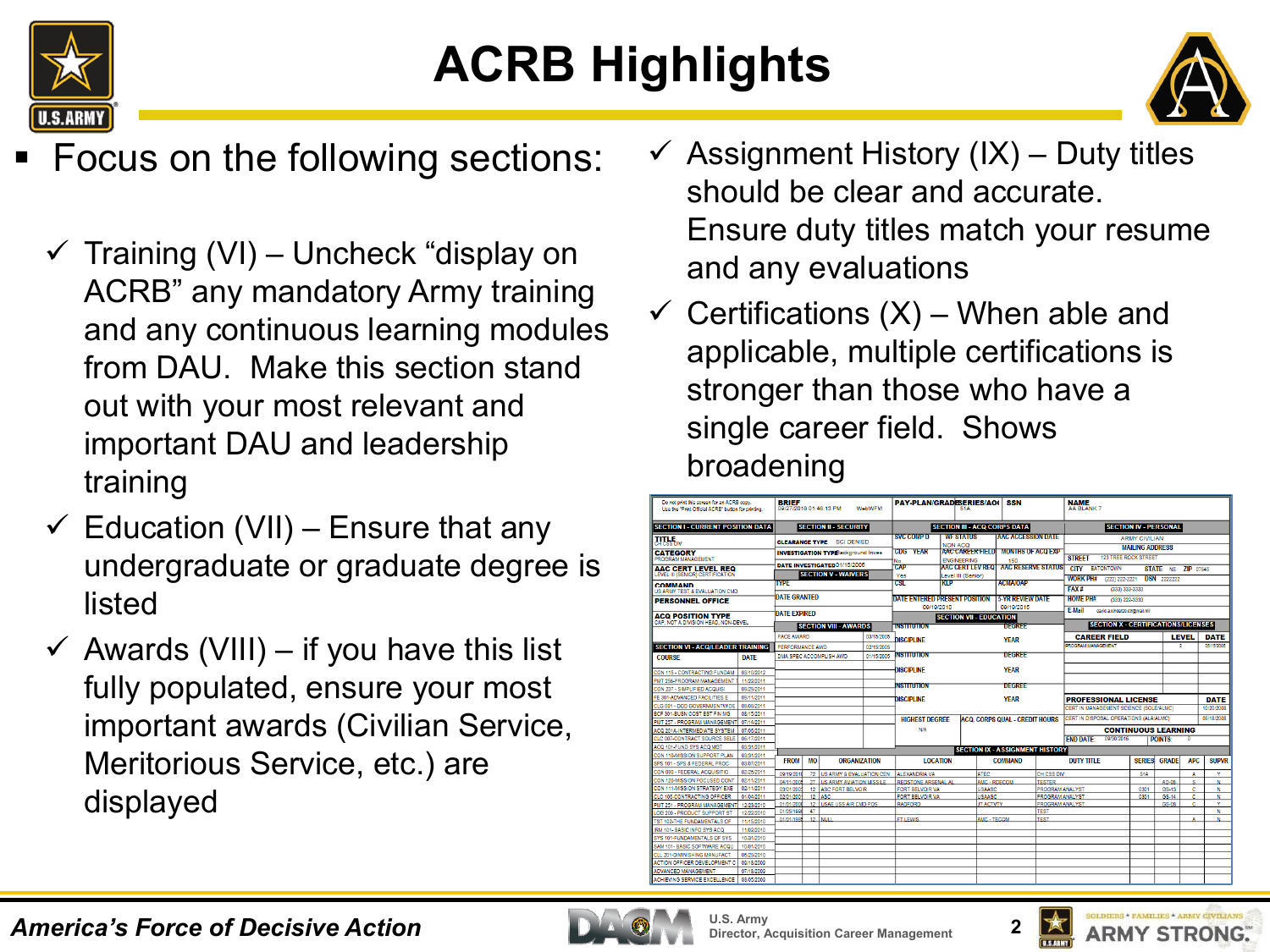



- Keep it succinct; bullets are recommended
- Don't make the board members hunt for info let it stand out
- Highlight the scope of your responsibility
	- **Example List any leadership roles**
	- Focus on cost, schedule and performance, where applicable
- Include supervisor's name for current position
- Submit as a .pdf, not a .doc
- Use the template we developed located [here](http://asc.army.mil/web/career-development/programs/best-practices/)



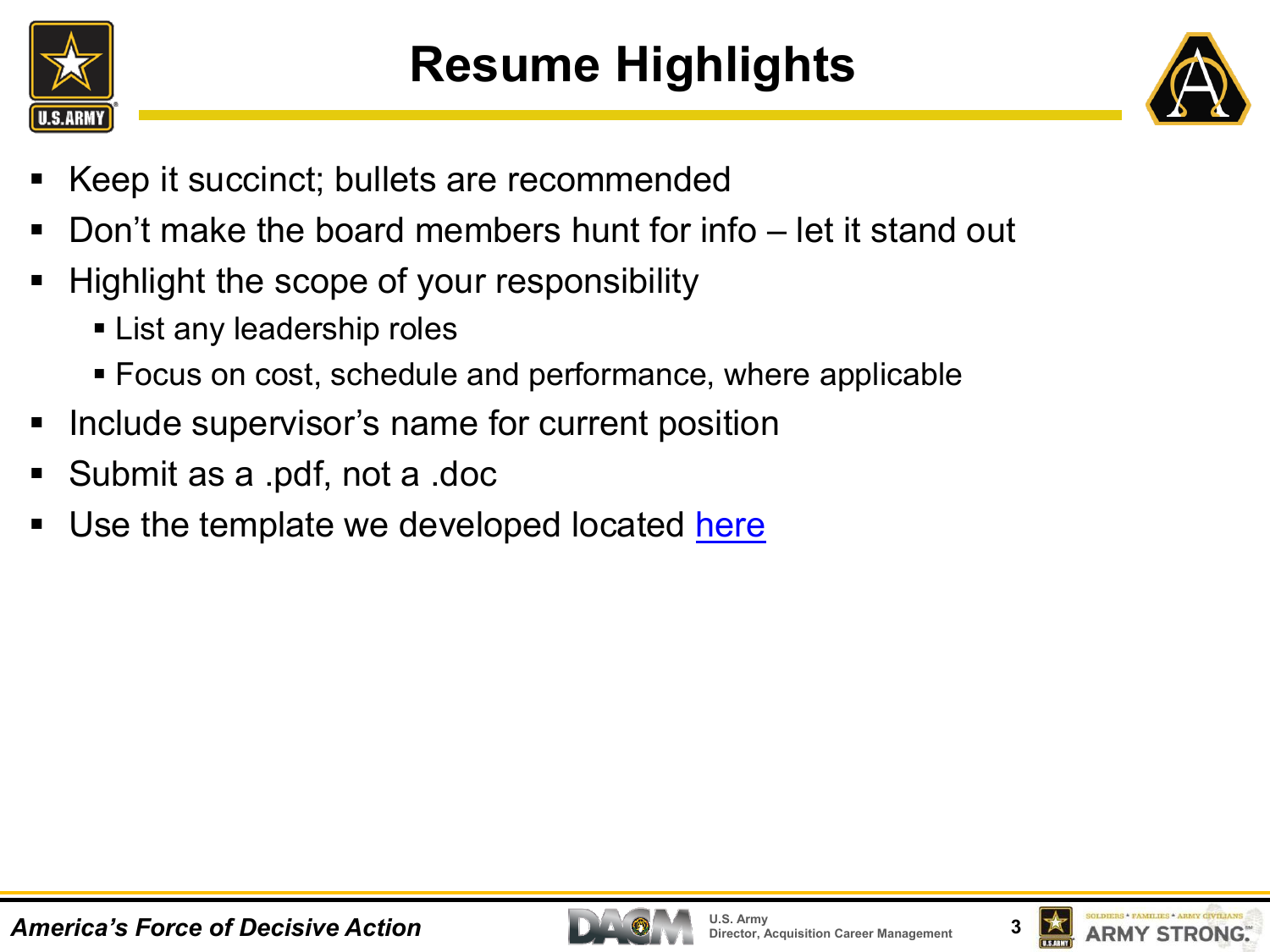

# **SRPE Highlights**



- Most important document in your package only opportunity for the Board to assess your potential
- All completed SRPEs will be displayed in your board file
- SR comments need to be quantified (John is my #3 GS-14 I Senior Rate) and qualified (select now for SSC, select now for LEAD)
- Ensure an annual SRPE is completed every FY (1 Oct 30 Sept). Out of cycles are discouraged
- Consistent Exceptional Potential SRPEs from multiple SRs carry a LOT of weight; High Potential SRPEs that are quantified are good
- **BEST ARTICLE ON SRPE: [April 2018 DACM Newsletter](https://asc.army.mil/web/wp-content/uploads/2018/04/DACM-Newsletter_April2018.pdf)**





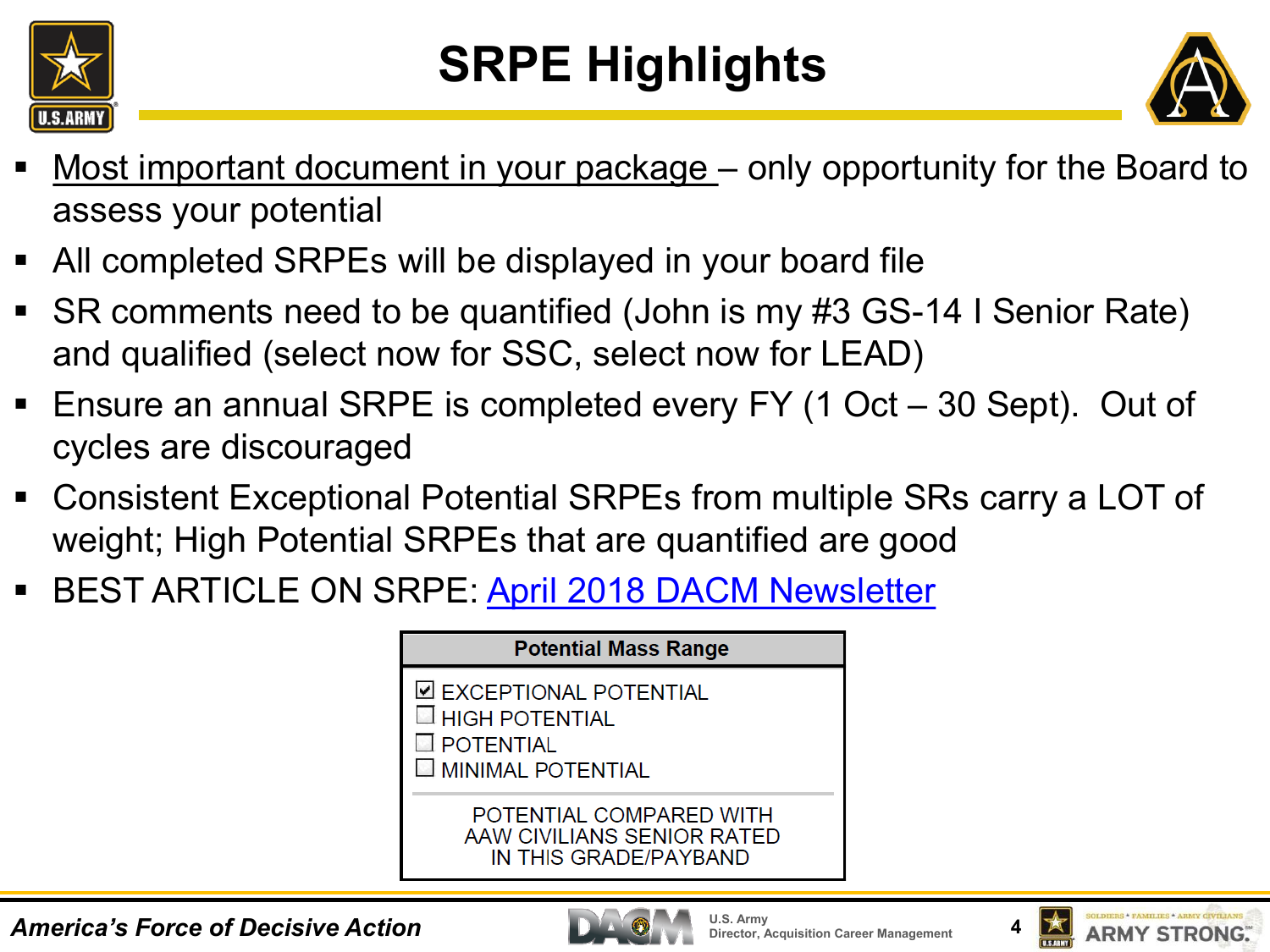



- If this document is required, it should not be a cookie cutter memo
- Each command endorsement should focus on that particular individual and the program to which they are applying
- As with a SRPE, the Command Endorsement should provide a quantifiable rating of the individual in comparison to his/her peers



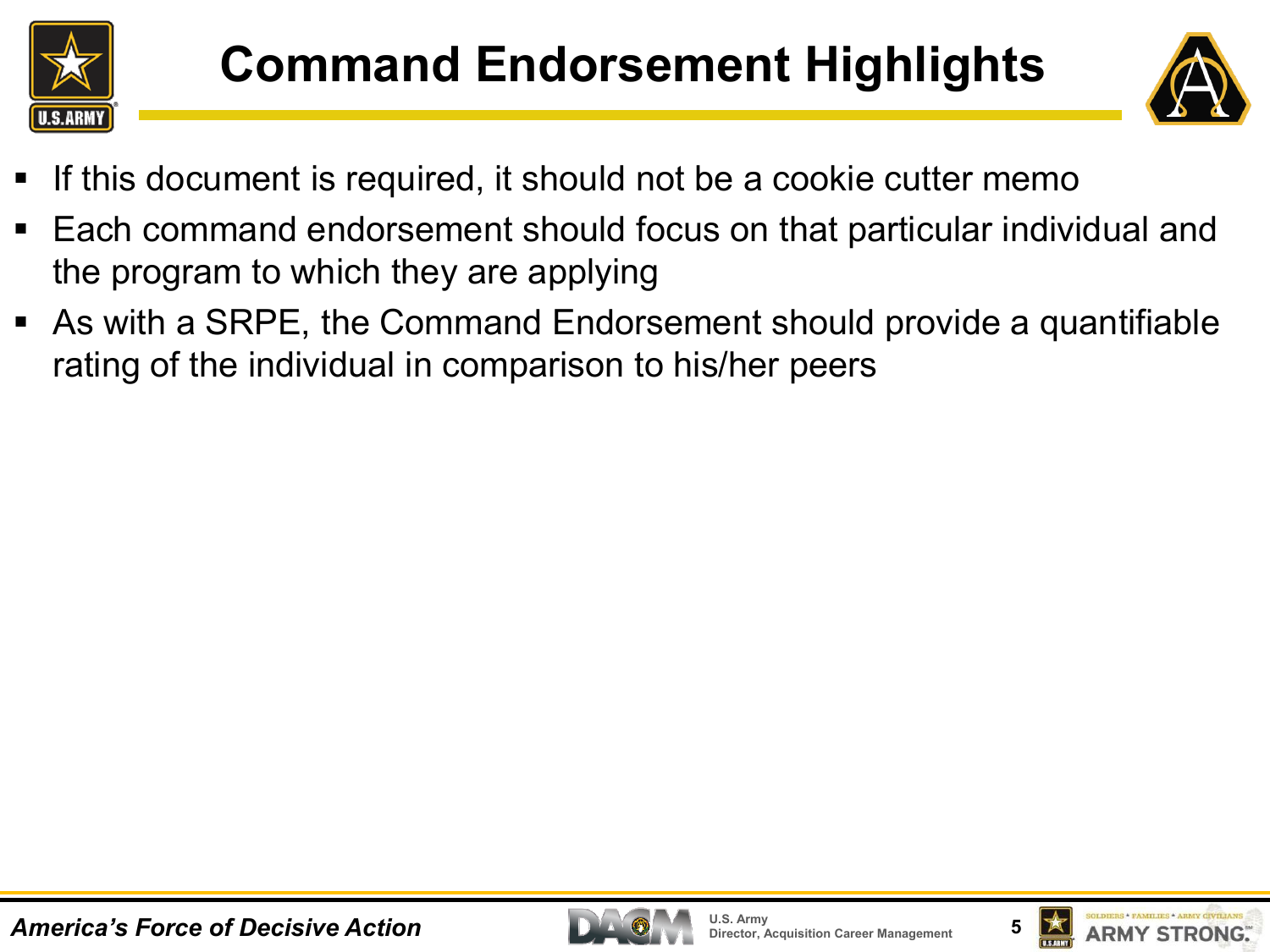



- This is your own vision
- Focus on where you want to be and how the program will help you get there
- Ensure proper grammar, punctuation & spelling!
- Highlight experiences or education not already in your resume or on your ACRB!



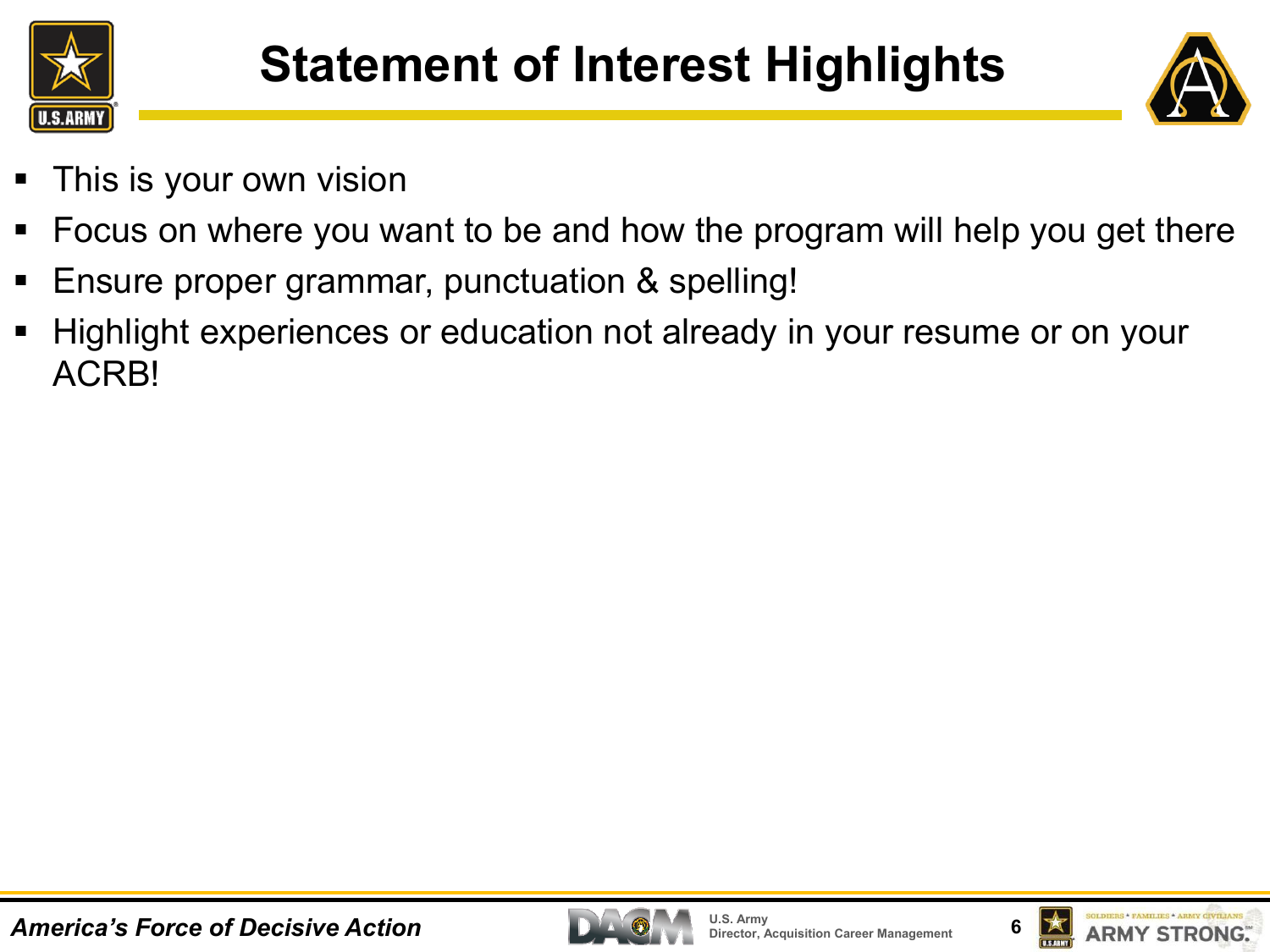



- Typically only required for Centralized Selection List applications
- Submit the signed versions; ones not signed are not official
- Must include past three completed ones
	- **Include contractor or military evals if within past three years**
	- **If missing a year, justify it in the optional Letter to the Board**



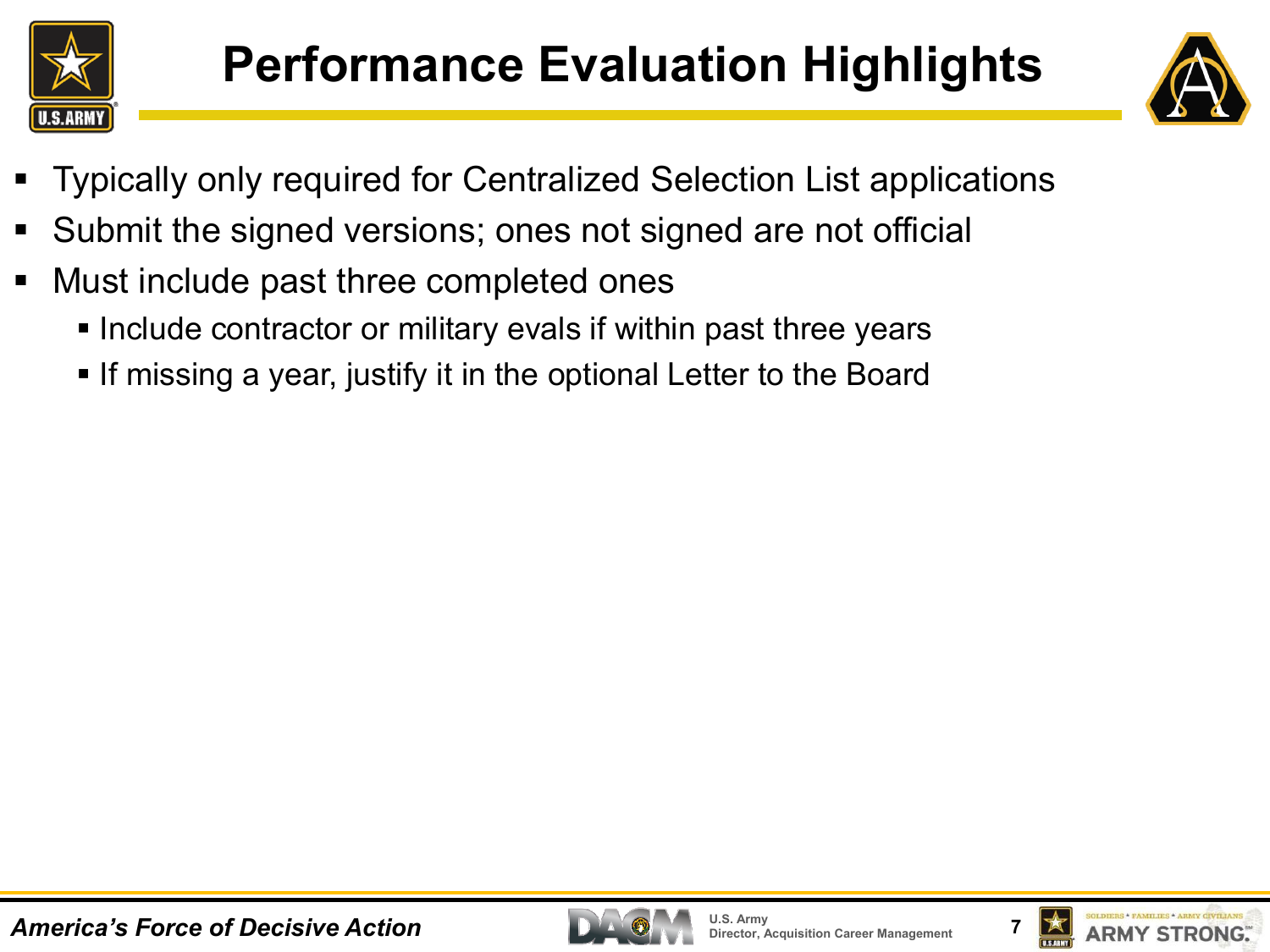

# **DACM Office Opportunities**



### **All announcements listed in [CAPPMIS\\*](https://rda.altess.army.mil/camp/) & [Website](http://asc.army.mil/web/access-cd-army-dacm-office-announces-training-leadership-and-educational-opportunities-for-fy16/)**

| med and Posts                                                                                                                                                                   |                     |                     |                                    | supporting the acquisition workforce                                                                                 |
|---------------------------------------------------------------------------------------------------------------------------------------------------------------------------------|---------------------|---------------------|------------------------------------|----------------------------------------------------------------------------------------------------------------------|
| <b>HOME</b><br><b>ACRB</b><br><b>IDP</b><br><b>IDP ADMIN</b><br>Home Apply Supervisor Review Student Module Review Board Module Event Setup Event Review Student Manager Module | <b>SRPE</b><br>CMS  | <b>REPORTS</b>      | <b>AAPDS</b>                       | <b>AAC MS</b><br><b>WFM</b>                                                                                          |
| <b>Resource Manager Module Admin Module Read Only Applications</b>                                                                                                              |                     |                     |                                    |                                                                                                                      |
| <b>Apply - Active Events</b>                                                                                                                                                    |                     |                     |                                    |                                                                                                                      |
| <b>Event Title and Program Info</b>                                                                                                                                             | <b>Opening Date</b> | <b>Closing Date</b> | <b>Final Review</b><br><b>Date</b> | <b>Status</b>                                                                                                        |
| NCO Advanced Civil Schooling (ACS)-FY 16<br>NCO Advanced Civil Schooling (ACS)                                                                                                  | Aug 10, 2015        | Feb 01, 2016        | Feb 09, 2016                       | You do not qualify for this event because you<br>do not meet the following requirements:<br>COMPO                    |
| 2016-2017 DAU-Senior Service College Fellowship<br>Program<br>2016-2017 DAU-SSCF                                                                                                | Dec 16, 2015        | Mar 23, 2016        | Apr 19, 2016                       | Apply                                                                                                                |
| NCO Degree Completion Program- Fall 2016<br>NCO Degree Completion Program- Fall 2016                                                                                            | Feb 05, 2016        | Apr 01, 2016        | Apr 20, 2016                       | You do not qualify for this event because you<br>do not meet the following requirements:<br>COMPO                    |
| NPS-MSSE Program (311-171G)<br><b>NPS-MSSE Program Announcement</b>                                                                                                             | Feb 22, 2016        | Apr 11, 2016        | May 09, 2016                       | You do not qualify for this event because you<br>do not meet the following requirements:<br>Primary Career Field     |
| NPS-MSPM (836-171) Program Announcement<br>NPS-MSPM (836-171) Program Announcement                                                                                              | Feb 22, 2016        | Apr 11, 2016        | May 09, 2016                       | Apply                                                                                                                |
| Army Acquisition Tuition Assistance Program<br>Announcement<br><b>ATAP Announcement</b>                                                                                         | May 09, 2016        | Jun 13, 2016        | Jul 15, 2016                       | <b>Event Opening Soon</b>                                                                                            |
| 2017 Defense Civilian Emerging Leader Program<br>(DCELP)<br>USAASC Army DACM Office DCELP Website                                                                               | May 16, 2016        | Jun 16, 2016        | Oct 03, 2016                       | You do not qualify for this event because you<br>do not meet the following requirements:<br><b>Rank or Pay Grade</b> |
| CDG/AAF YG 16<br>CDG/AAF YG 16 Announcement                                                                                                                                     | Jun 28, 2016        | Aug 31, 2016        | Oct 04, 2016                       | Not Oualified:<br>Your pay grade must be GS-12 or GS-13.<br>Click here for more information                          |
| UT ADMBA Program<br>UT ADMBA Program Announcement                                                                                                                               | Aug 15, 2016        | Sep 19, 2016        | Sep 30, 2016                       | <b>Event Opening Soon</b>                                                                                            |

*\*ALCP will be announced outside of AAPDS*

| <b>BEST WEBSITE</b><br>WINNER (<br><b>UNITED STATES ARMY</b><br><b>ASC.ARMY.MIL</b><br>UNITED STATES ARMY ACQUISITION SUPPORT CENTER<br><b>ACQUISITION SUPPORT CENTER</b><br><b>U.S.ARMY</b><br>in $G^*$ $\bigcirc$<br>Google" Oustom Search                                                                                                                                                                                                                       | <b>Search</b> |
|--------------------------------------------------------------------------------------------------------------------------------------------------------------------------------------------------------------------------------------------------------------------------------------------------------------------------------------------------------------------------------------------------------------------------------------------------------------------|---------------|
| <b>HOME</b><br><b>ORGANIZATION</b><br><b>POLICIES</b><br><b>EVENTS</b><br><b>PUBLICATIONS</b><br><b>FAOS</b><br>CAREER<br>CONTACT                                                                                                                                                                                                                                                                                                                                  |               |
| Programs: Education & Training Opportunities<br><b>Exam Programs: Education &amp; Training Opportunities</b><br>Home   Career Develo                                                                                                                                                                                                                                                                                                                               |               |
| The USAASC Army DACM Office offers several programs to assist in the education and training of the Army Acquisition, Logistics and Technology Workforce. To find out<br>more about each one, please click on one of the programs for a detailed description and point of contact information.<br>View a complete list of the FY16 programs, including opening and closing dates, and populate your Outlook calendar with important dates from the online calendar. |               |
| Civilian                                                                                                                                                                                                                                                                                                                                                                                                                                                           |               |
| Acquisition Leadership Challenge Program (ALCP):                                                                                                                                                                                                                                                                                                                                                                                                                   |               |
| Acquisition Tuition Assistance Program (ATAP):                                                                                                                                                                                                                                                                                                                                                                                                                     |               |
| The University of Tennessee (UT) Aerospace and Defense MBA (ADMBA) Program:                                                                                                                                                                                                                                                                                                                                                                                        |               |
| Competitive Development Group/Army Acquisition Fellowship (CDG/AAF):                                                                                                                                                                                                                                                                                                                                                                                               |               |



#### For additional information: **<http://asc.army.mil/web/career-development/programs/>**